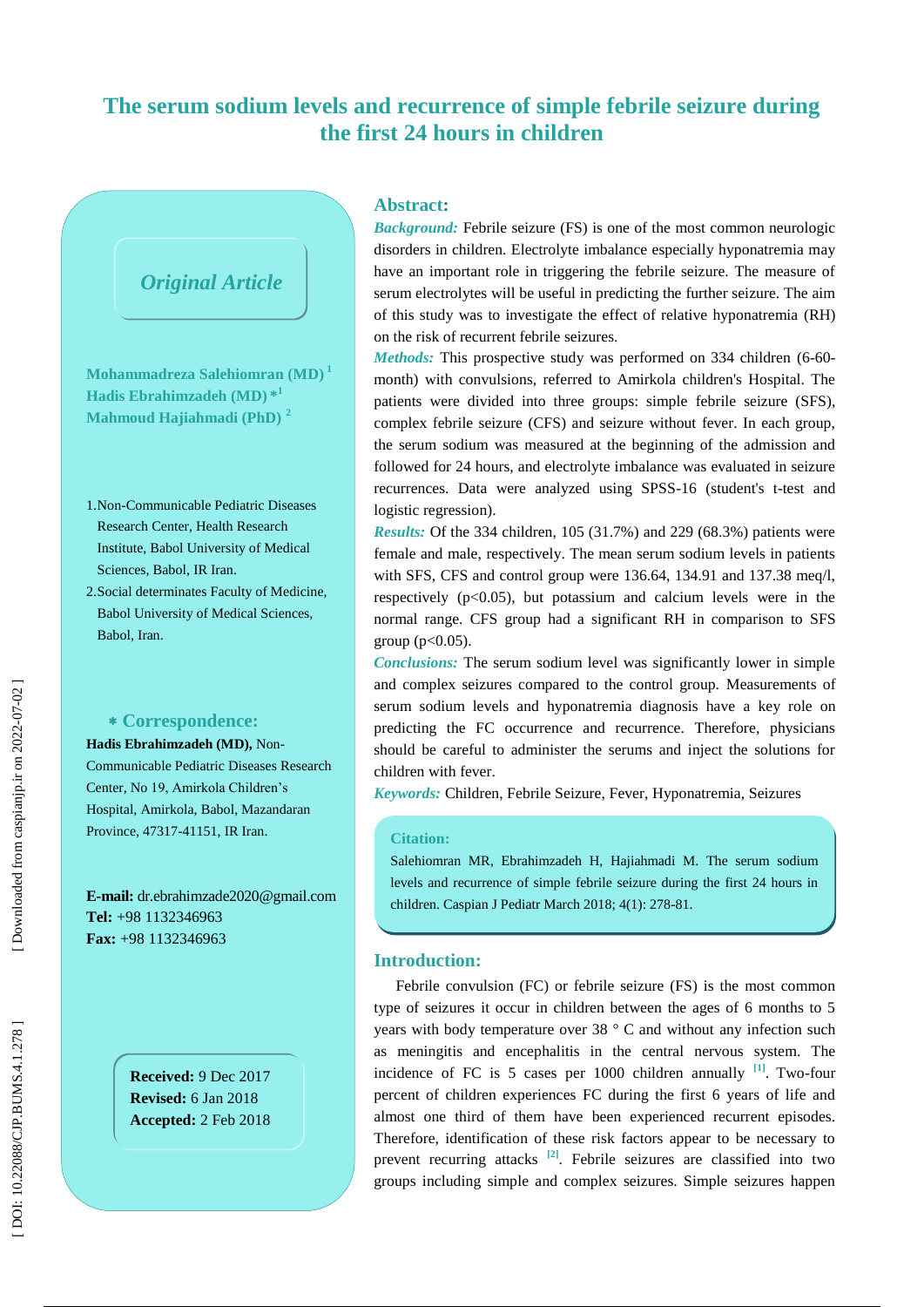with generalized tonic-colonic movements for less than 15 minutes without recurrence in the first of 24 hours **[ 3 ]** . Complex seizures occur more than once in 24 hours for more than 15 minutes and are focal **[4]**. The mechanism of seizures is still unknown; however, many etiologic factors are responsible for it  $\left[^{5} \right]$ .

In recent decades, many studies have been done on pathophysiology of FC, but, so far, it has not been demonstrated conclusively **[6, 7]**. However, various risk factors have been considered as independent predisposing factor. Many studies have indicated that measurement of serum sodium, calcium, phosphorus, magnesium, zinc and iron levels in children with FC could be helpful **[8]**. It was suggested that variations in serum electrolyte levels will increases the susceptibility to seizures and recurrent of FC during childhood  $[9]$ . Relative low sodium level as a significant factor in the depolarization of nerve cells and electrical discharge can be cause of convulsions **[8]**. Nevertheless, consensus exists in the role of serum sodium deficiency as a higher risk of recurrence of febrile seizure or convulsion in the first 24 hours of simple FC. In contrast, some studies have shown that a relative hyponatremia (RH) can be a predictor of the likelihood of FC in children **[10, 11]** .

Therefore, it is necessary to consider the importance of occurring the seizure and the possibility of its recurrence in the first 24 hours following fever. This study designed to find out the effect of serum sodium level on simple febrile seizures (SFS) and complex (recurrence) febrile seizure (CFS) during first 24 hours of admission.

#### **Methods:**

This prospective study was performed on 334 children between 6 to 60 months in Amirkola children hospital in 2014 -2015. A written informed consent was obtained from the parents. All children with fever (axillary temperature  $>38$  °C) and convulsions were enrolled to the study and divided into two groups. First group was children with first febrile seizure after ruling out central nervous system infection or any other defined cause of seizure. Second group consisted of children with recurrent FC (complex) and another group as control group was children with seizure disorder without fever during the same period. The exclusion criteria were children with neurodevelopment delay, encephalitis and meningitis, malabsorption syndrome, severe malnutrition, gastroenteritis, previous history of seizures without fever and in severe

electrolyte imbalance. The demographic characteristics such as sex, age, body temperature, convulsion time, seizure frequency, family history of seizures, history of previous seizures, underlying diseases (upper respiratory tract infections, otitis media, lower respiratory tract infection, upper and lower urinary tract infection, gastroenteritis, etc.) and serum electrolyte status were documented for each patient. In each group, the sodium, calcium and potassium levels were determined at the beginning of admission.

Serum sodium measurement between 130 -135 mEq/mL was considered as RH. Patients were monitored after hospitalization within 24 hours for seizure recurrence. The collected data were analyzed using SPSS 16 and Student's t -test was used to determine the differences in mean serum sodium levels between the control and study groups and also between those with a single seizure and recurrent seizures. The relationship between the probability of a recurrent seizure and serum sodium level was assessed using logistic regression. The level of significance was p<0.05.

## **Results:**

Totally, 334 children consisting of 229 (68.3%) boys and 105 (31.7%) girls aged between 6 months to 5 years old participated in the present study. Minimum and maximum ages of our cases were 7 and 60 months related to SFS group and these criteria in CFS group was 8 and 60 months, respectively. The mean age in SFS was 28.8 ±15.3, in CFS was 23.06 ±12.26 and in control was 35.6 5 ±16 months.

There were 208 children in simple group and 63 patients in each of two other groups. The mean of serum sodium level in SFS, CFS and control group was 136.65, 135 and 137.38 mg/dl, respectively. As shown in table 1, potassium and calcium levels were in the normal range.

The serum sodium level in SFS and CFS was significantly lower than that in control group  $(p<0.05)$ ; however, there was no significant differences between two former groups.

Among 271 children with FC, 63 (23.2%) patients had recurrent seizure in first 24 hours of admission with 7.3% RH prevalence. In SFS and CFS groups, hyponatremia had a significant effect on seizure occurrence (P< 0.05). In addition, hyponatremia was significantly responsible for seizure recurrence in first 24 hours of admission  $(P= 0.016)$ . There were no

DOI: 10.22088/CJP.BUMS.4.1.278]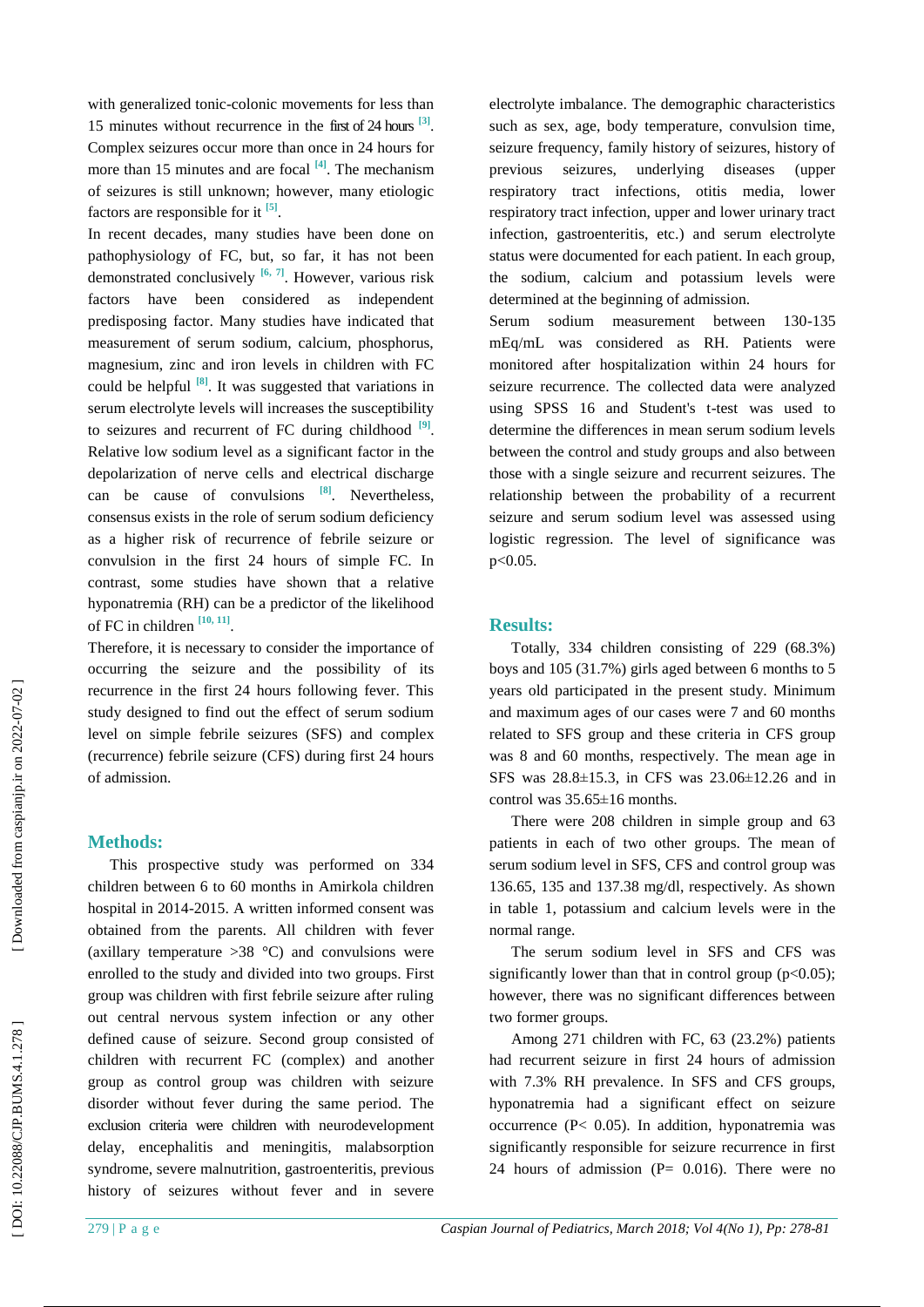significant differences between serum sodium, calcium and potassium level in females and males ( $p > 0.05$ ).

With increasing the body temperature, the serum sodium level was enhanced without any significant difference between two groups (table 2). Serum sodium level had no statistically significant effect on seizure frequency. Table 2 indicates the frequency of underlying disease. The serum sodium level was less in children with otitis media and lower urinary infection

#### **Table 1: Comparison of the mean±SD of serum electrolyte between groups**

| <b>Electrolyte</b><br>(mg/dl) | <b>SFS</b>     | <b>CFS</b> | <b>Control</b> | $\mathbf{P}$<br><b>Value</b> |
|-------------------------------|----------------|------------|----------------|------------------------------|
| Sodium                        | $136.65 + 2.3$ | $135+3$    | $137.4 + 1.76$ | 0.000                        |
| Potassium                     | $4+0.38$       | $4.17+0.4$ | $3.97+0.4$     | 0.001                        |
| Calcium                       | $9 + 0.41$     | $9+0.65$   | $8.87 + 0.62$  | 0.182                        |

**Table 2: Comparison of body temperature and frequency of underlying disease following FC** 

| <b>Variables</b>       |                                       | SFS           | <b>CFS</b>     |                |  |
|------------------------|---------------------------------------|---------------|----------------|----------------|--|
|                        |                                       | N/ mean of Na |                | <b>Control</b> |  |
| Temperature (°C)       |                                       |               |                | 63             |  |
|                        | 37.5                                  |               |                | 137.38         |  |
|                        | $37.8 - 38.5$                         | 157           | 31             |                |  |
|                        |                                       | 136.73        | 134.55         |                |  |
|                        | $38.5 - 39.5$                         | 41            | 31             |                |  |
|                        |                                       | 136.05        | 135.54         |                |  |
|                        | 39.5-41                               | 9             | $\mathbf{1}$   |                |  |
|                        |                                       | 137.94        | 137            |                |  |
|                        | <b>P-value</b>                        | 0.073         | 0.25           |                |  |
| Underlying disease (n) | upper respiratory<br>tract infections | 59            | 16             |                |  |
|                        |                                       | 136.5         | 135.15         |                |  |
|                        | lower respiratory                     | 33            | $\overline{4}$ |                |  |
|                        | tract infection                       | 136.43        | 135.87         |                |  |
|                        | upper urinary tract                   | 9             | 1              |                |  |
|                        | infection                             | 136.54        | 133            |                |  |
|                        | lower urinary tract                   | 1             | 1              |                |  |
|                        | infection                             | 138.8         | 132            |                |  |
|                        | otitis media                          | 37            | 17             |                |  |
|                        |                                       | 136.3         | 134.37         |                |  |
|                        | none                                  | 68            | 24             | 63             |  |
|                        |                                       | 137           | 135.2          |                |  |
|                        | <b>P-value</b>                        | 0.461         | 0.647          |                |  |

#### **Discussion:**

In this study, CFS group had a significant RH in comparison to SFS group. FCs which requires emergency medical care are a terrible event for parents in  $[12]$ . A variety of factors have been proposed the incidence of febrile seizures including reduction of serum levels as trace elements stimulating the seizure

accompanied by fever  $\begin{bmatrix} 13 \end{bmatrix}$ . Despite the higher number of boys with seizure, in generally, there was no significant effect of gender on the occurrence of FC. Similarly, Maksikharin et al. reported the frequency of febrile seizures was occurred in 57.5% of boys, but without any significant difference <sup>[14]</sup>. In the current study, the mean serum sodium level was significantly lower in SFS and CFS groups than control group and the presence of RH was observed in 37 (17.78%) children with SFS and 20 (31.7 %) children with CFS. Thus, the RH and low serum sodium level indicated the significant relationship with febrile seizure occurrence. Many investigations have been consistent with our study, for example, Thoman et al. <sup>[15]</sup>, Heydariyan et al. <sup>[16]</sup> and Nickavar et al. <sup>[17]</sup> demonstrated that there was a significant difference between the mean serum sodium level and SFS or CFS in children. We also found that RH had a significant effect on seizures recurrence in CFS group as well as seizure occurrence  $^{[15, 16]}$ , while no significant difference was observed in the mean serum sodium between children with febrile seizure and seizures without fever <sup>[17]</sup>.

In two other studies,From Nickavar et al and hugen et al 30 % and 28 % of children had recurrent seizures  $[17, 18]$ .

Various studies suggested that serum sodium level was significantly lower in children with recurrent seizures compared to pediatrics without recurrence  $[8, 17, 18]$ 

Thoman et al.'s and Heydariyan et al.'s illustrated that serum sodium level was lower in the group with recurrence, which was not statistically significant. The difference of these two studies was due to the small sample size  $[15, 16]$ .

Kiviranta et al. showed that the sodium levels were lower in children with complicated convulsions compared to those having simple convulsions . The sodium concentrations were lower in children with repeated seizures than children having simple or other complicated types of febrile convulsions **[ 8 ]** .

Moreover, Hugen et al . suggested that the probability of a repeat convulsion within the same febrile period appeared to be significantly related to the serum sodium level. The lower the serum sodium level is, the higher the probability of a repeat convulsion is <sup>[18]</sup>.

Maksikharin et al. established that 47 episodes of recurrent febrile seizures occurred in 39 of 276 children (4.12 %) within 24 hours and stated that the serum sodium level had no significant difference between SFS (134.94 mg/dl) and CFS children (134.49 mg /dl) **[14 ]** .

There is a disagreement among researchers according to three studies that assess the serum sodium levels as a predictor of recurrent seizures  $[8, 9, 18]$ .

280 | P a g e *Caspian Journal of Pediatrics, March 201 8; Vol 4(No 1), Pp: 2 78 -81*